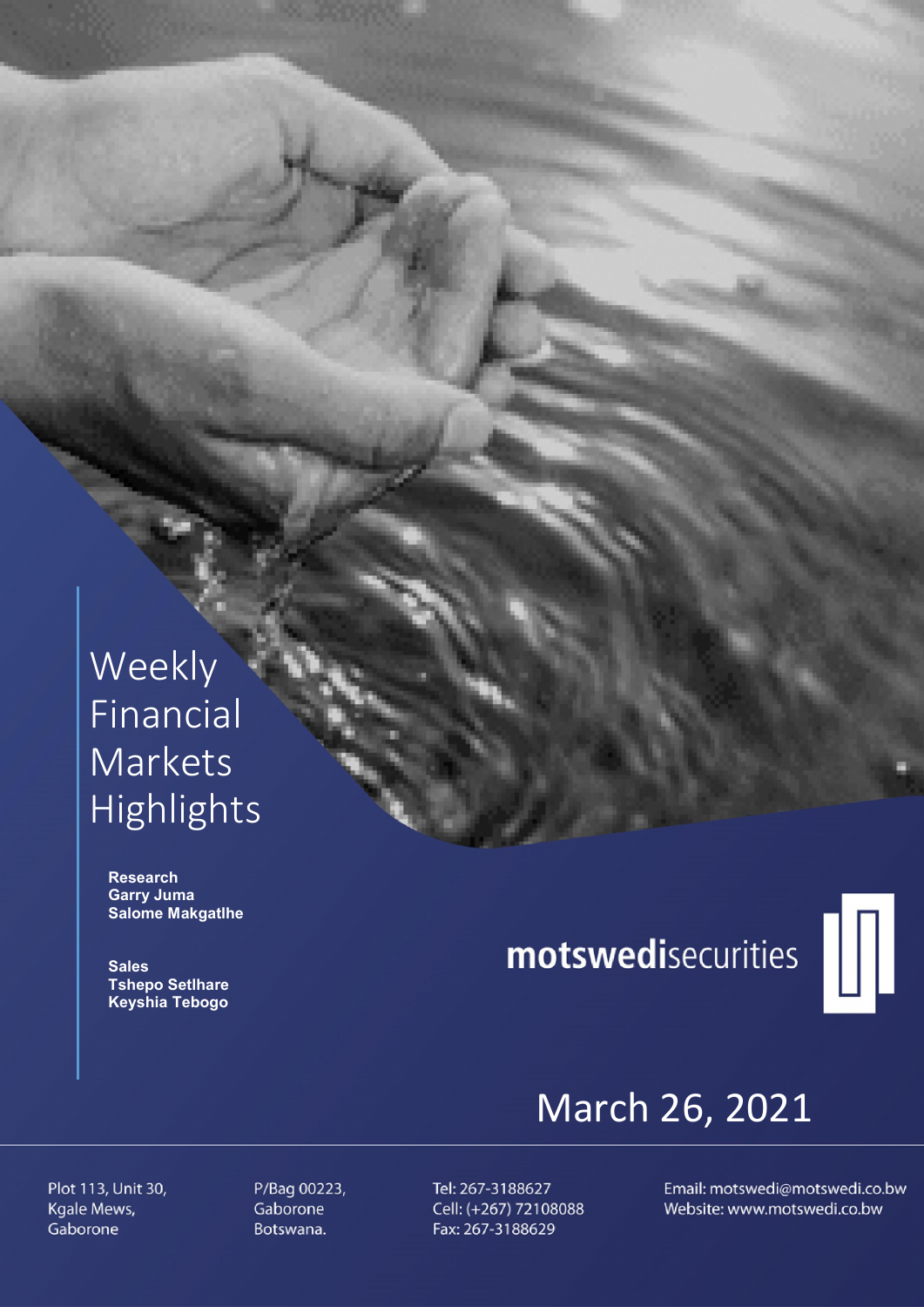

A member of the Botswana Stock Exchange

# 1.0 Local Equity…

Another week, another loss for the BSE indices. The Domestic Company Index (DCI) was down 0.54% owing to a multitude of losses on the local equity market. With no stock going ex-dividend in the week, the total returns index mirrored the move of the DCI, also declining 0.54%.

Absa's share price declined to a six year low in the week, closing 12 thebe lower at P4.40/share. There has been some significant selling pressure for the stock, which is evident in the stock's year to date performance of negative 18.2% - comfortably the second largest loser on the equity market. The company also has an ongoing cautionary announcement that highlighted an expected decline of between 40% and 50% in its profit before tax for the financial year ended 31 December 2020. This loss has been attributed to a significant increase in the company's credit impairment line in the financials, which affected the company's bottom lining accordingly.

Sechaba was another to dent the indices as the stock's price dropped 35 thebe to P17.40/share. The share price remains haunted by the restriction in the sale of alcohol that was recently lifted. In these first few months of the year, Sechaba's share price has lost 15.7% of its market value. With cases of the coronavirus remaining high in the Botswana, there is much speculation that the Government will at any time impose another restriction on the sale of alcohol. There is also some concern around the sugar tax that is to be imposed on sweetened beverages. This is expected to impact the nonalcoholic beverages side of the business, i.e. Coca Cola Beverages Botswana.

In an unexpected spur of demand, BTCL crossed just under 582,000 shares in the week, in the biggest show of liquidity the stock has displayed since early February 2021. In its trading, the stock closed the week valued at P0.70 with a year to date of negative 15.9%. BTCL was the only stock to gain in the week.

| 2,579,521             |
|-----------------------|
| 3,985,220             |
| 359,865               |
| 13                    |
| 1                     |
| 4                     |
| 18                    |
| *I IS&/RIA/D = N NQN? |

## Market Summary – Week ending 26 March, 2021

*Source: Motswedi Securities, BSE \*US\$/BWP = 0.0903 # = Domestic Main Board*

| <b>COUNTER</b>           | 26 Mar<br>(t) | 19 Mar<br>(t) | <b>Change</b><br>(%) | YTD<br>(% ) |
|--------------------------|---------------|---------------|----------------------|-------------|
| <b>BTCL</b> <sup>↑</sup> | 70            | 69            | $+1.4$               | $-14.6$     |
| ABSA $\downarrow$        | 440           | 452           | $-2.7$               | $-18.2$     |
| <b>SECHABA↓</b>          | 1740          | 1775          | $-2.0$               | $-15.7$     |
| $FNBB \downarrow$        | 213           | 215           | $-0.9$               | $-3.2$      |
| ENGEN $\downarrow$       | 1013          | 1014          | $-0.1$               | $-1.5$      |

*Source: Motswedi Securities, BSE* 

### BSE Indices – Week ending 26 March, 2021

| <b>DCI Close</b>   | 6,525.11 |
|--------------------|----------|
| Weekly Change (%)  | $-0.54$  |
| YTD Change (%)     | $-5.15$  |
| <b>FCI Close</b>   | 1,550.93 |
| Weekly Change (%)  | 0.00     |
| YTD Change (%)     | $+0.24$  |
| <b>DCTRI Close</b> | 1,590.61 |
| Weekly Change (%)  | $-0.54$  |
| YTD Change (%)     | $-4.45$  |

*Source: Motswedi Securities, BSE*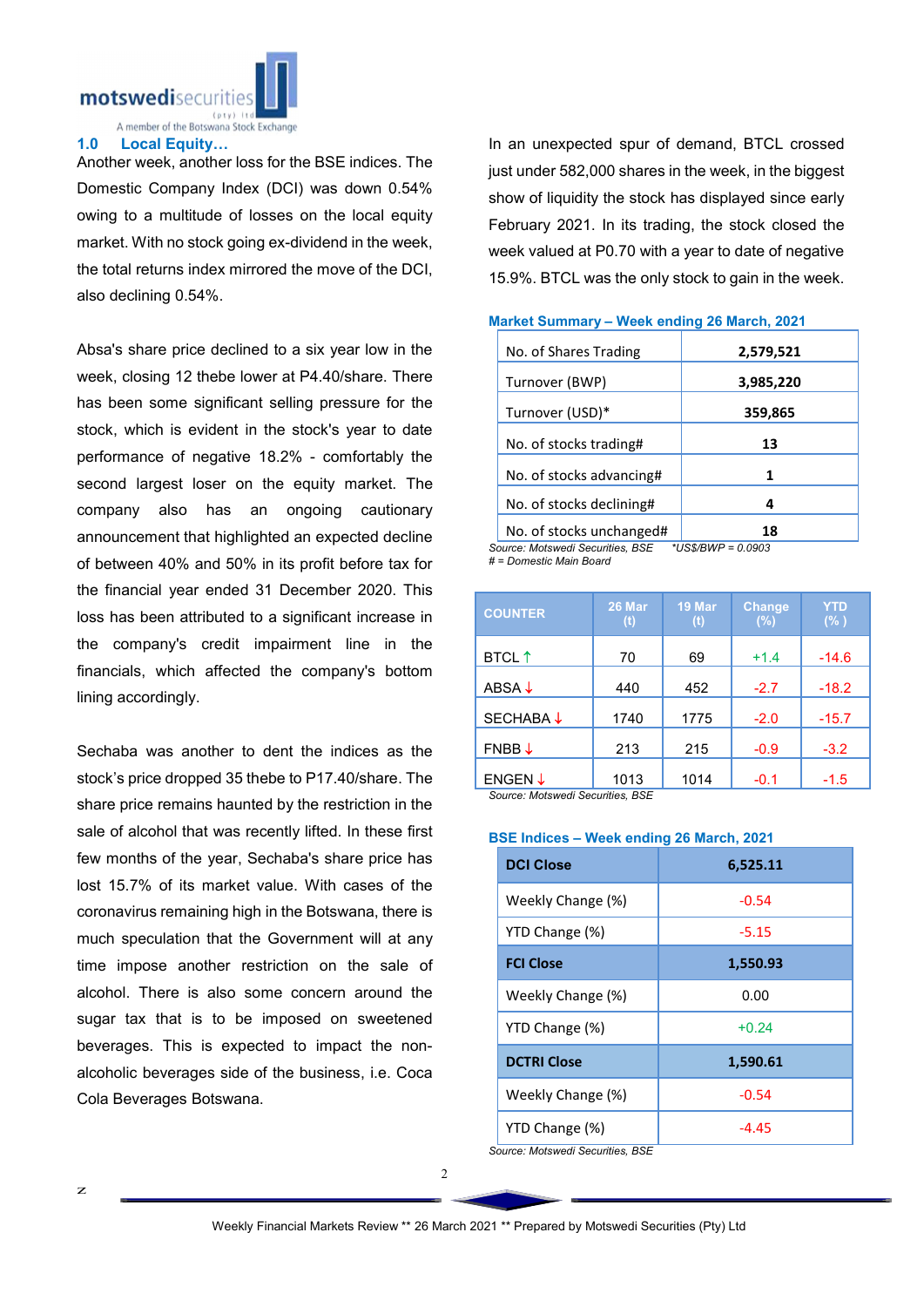

# 2.0 Company Announcements and Financial **Results**

Sechaba published financial results that were much in line with expectations on Friday. Of note was the sharp decline in combined volumes for both associates, KBL and CCBB, at 19% with a larger portion of the drop attributed to KBL. This was an expected outcome as the sale of alcoholic beverages was banned for at least three months of the year in 2020. As a result of the declined volumes, profits for the year for the associates were down. KBL's profit for the year was down 21% while CCBB's profit was down a marginal 3%. Thus, Sechaba's profits for the year were down 15% at P155.1mn (2019: P182.1mn), with the same decline mirrored in the earning per share which stood at 140.2 thebe (2019: 164.6 thebe). On a positive note for Sechaba's shareholders, the company declared a final dividend of 25 thebe, about a quarter of the previous year's declaration. This is likely a result of only CCBB declaring a dividend. Given KBL's performance in the year, and in consideration of the operating environment, the company chose to not to declare, opting for cash preservation.

RDCP advised Unitholders that the Board is considering various cross-border acquisitions, including Zambia, which after the conclusion of negotiations and the successful fulfilment of all conditions precedent, may have an effect on the price of its securities. The afore-mentioned acquisitions are intended to enhance the existing portfolio and are a continuation of the Company's strategy of portfolio and geographic diversification.

Letlole La Rona entered into a Memorandum of Agreement of Lease with Botswana Development Corporation (BDC) and Western Industrial Estates

(Proprietary) Limited (WIE) for the leasing and development of Lots 22048 and 22047 Gaborone respectively. The Transaction envisaged is categorised as a related party transaction as BDC is a material shareholder of LLR, holding 40% of LLR shareholding, and WIE is a wholly owned subsidiary of BDC. The terms of the Agreement are that LLR will lease to WIE a portion of Lot 22047 for the purposes of undertaking a development. WIE shall, in turn, undertake the development of 7004 square meters on the said Lot 22047, the property that was previously acquired by LLR from WIE in July 2020. LLR will have the option to acquire the development immediately upon completion at a net yield of 8%, or to acquire the property at the prevailing market value in future. The Transaction shall result in additional rental revenue for the Company and, in the event that LLR elects to acquire the development after completion, it will enhance LLR's property portfolio. LLR has received a valuation report that the Market Value of the leasehold interest in the vacant stand currently to Lot 22047 is BWP8,362,776. Lot 22047 shall be leased by LLR to WIE for a period of 25 years at a monthly rental of P42 000 (Forty-Two Thousand Pula) per month, with an annual escalation of 5% after the initial 12-month period of the lease period. The annual rental of P 504,000 will

Engen advised shareholders that the profit before tax for the year ended 31 December 2020 of P147.2 million will be 18.3% or P33 million lower than the P180.2 million reported for the year ended 31 December 2019. This is mainly attributable to the effects of the Covid-19 lockdowns which reduced business activity nationally and the significant decline in global crude oil prices during the year. As a result the gross profit has declined by 21.2% from

therefore not have a material effect on the headline

earnings of LLR.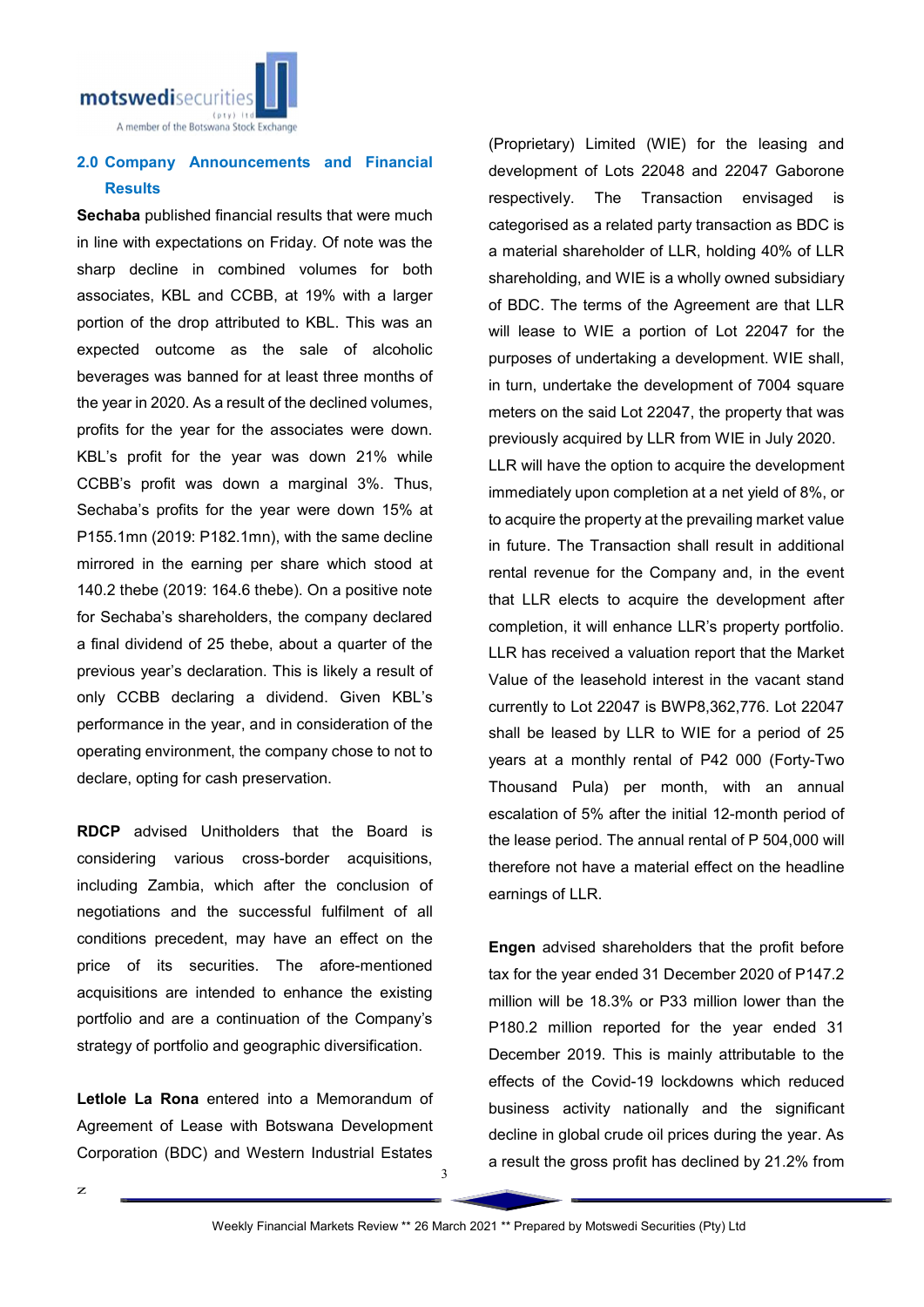

P295.9 million to P233.1 million from 2019 to 2020 respectively. The Group performed above expectations on a replacement cost basis which represents the net profit after tax excluding the effects of inventory revaluations caused by movements in global crude oil prices. The replacement cost net profit increased from P47.5 million to P94.6 million from 2019 to 2020 representing a 99.2% increase. Shareholders are advised to exercise caution when trading in the Group's securities until such time as a detailed announcement is made. Summary results for the year ended 31 December 2020 are expected by 31 March 2021.

Letshego confirmed the appointment of Richard Ochieng as Group Chief Risk Officer for Letshego Holdings Ltd, effective March 2021. As the Group's Chief Risk Officer, Richard joins Letshego's Group Executive Committee, providing senior leadership for the Group's Risk Function. Richard is responsible for enhancing and expanding the Group's integrated risk management framework across markets and functions.

participate in the dividend will be Friday, 9 April  $_4$ CA Sales shareholders are advised that the final dividend of 10.26 (Prior year: 10.26) cents (or 7.56883 thebe) per share in respect of the year ended 31 December 2020 was declared on Friday, 19 March 2021, for payment to the ordinary shareholders of the Company at the close of business on Monday, 12 April 2021. In line with the Company's dividend policy, the dividend was maintained at 20% of the headline earnings. The exdividend date for shareholders on the BSE shall be Wednesday, 7 April 2021. The ex-dividend date for shareholders on the 4AX shall be Friday, 9 April 2021. The record date to appear in the register to

2021. The dividend will be paid on Monday, 12 April 2021. The South African register will be closed for the purposes of dematerialisation, re-materialisation from Wednesday, 7 April 2021 to Friday, 9 April 2021, both dates inclusive, and for transfers between the South African register and the Botswana register between Wednesday, 7 April 2021 to Friday, 9 April 2021, both dates inclusive. The number of issued shares at the declaration date is 452 206 869. The dividend has been declared from income reserves. The South African tax registration number of the Company is 9390266170. The dividend shall be paid in Pula to shareholders on the BSE register, calculated at the Pula to Rand exchange rate of BWP1 / ZAR 1.35556 as at 24 March 2021 and accordingly the gross dividend payable, is 7.56883 thebe per share, less withholding taxes. As per the double tax agreement between Botswana and South Africa, withholding tax of 15% is deducted from dividends distributed to shareholders registered on the BSE. Net dividend paid to shareholders registered on the BSE is 6.43350 thebe (8.72100 cents). This dividend is treated as a foreign dividend.In respect of shareholders registered on the 4AX, the dividend payable is subject to withholding tax of 20% as required under the South African Income Tax Act, resulting in a net dividend of 8.20800 cents per share. Dematerialised and certificated shareholders' dividend will be paid into the nominated bank account of each shareholder. Shareholders are requested to ensure that the Company has their latest valid banking details to ensure that the dividend payment can be processed.

Lucara Diamond Corp. is pleased to announce the execution of a mandate for a senior secured project financing package of up to US\$220 million (the "Mandate") to fund the underground expansion at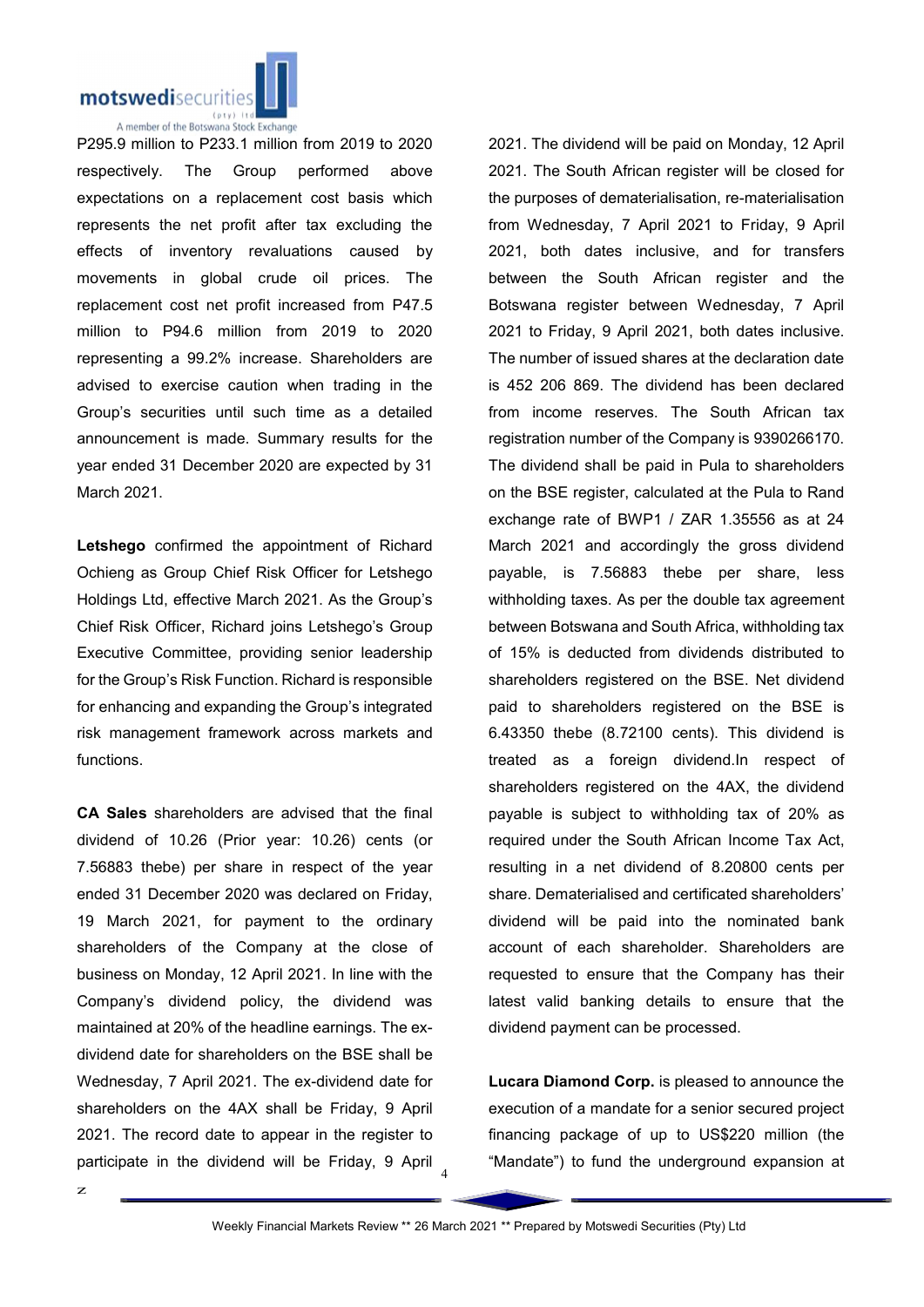

Lucara's 100% owned Karowe Mine ("Karowe") in Botswana. A syndicate of five international financial institutions, including ING Bank N.V. ("ING"), Natixis ("Natixis"), Société Générale, London Branch ("Société Générale"), Africa Finance Corporation ("AFC") and Afreximbank ("Afrexim") will act as the Mandated Lead Arrangers ("MLAs"). The formal Mandate includes a non-binding indicative term sheet for debt facilities of up to US\$220 million (the "Facilities"). Closing of the Facilities is targeted to be mid-2021, with financing in place for the second half of 2021.

Botswana Diamonds, the AIM and BSE listed diamond explorer, is pleased to announce that eleven diamonds and abundant kimberlitic indicators were recovered from drill samples at the recently discovered River Kimberlite pipe at Thorny River in the Limpopo Province of South Africa.

# 3.0 Foreign Exchange…

The US dollar climbed past a 4 month high against a basket of other currencies in the week ended buoyed by the resumption to the rise of the US Treasury yields. The yields remained near their 1 year high, after jumping the prior week after the Federal Reserve noted that they anticipated the US economy to have strong growth in the short to medium term. Also playing to support the US dollar was investors flocking to the unit for its safe haven properties after Turkey replaced its hawkish central bank governor with a more dovish one. The resultant effect was the emerging market currencies declining as risk sentiment dissipated. Caution was also atop investor thinking, more so as Europe contends with its third wave of the coronavirus pandemic and movement restrictions.

| <b>Currency</b>          | 26 Mar | 19 Mar | <b>Change</b><br>(%) | YTD<br>$(\%)$ |  |  |
|--------------------------|--------|--------|----------------------|---------------|--|--|
| US\$/BWP                 | 0.0903 | 0.0911 | $-0.88$              | $-4.04$       |  |  |
| 个妇<br>ZAR/BWP            | 1.3496 | 1.3447 | 0.36                 | 1.51          |  |  |
| lo.<br>EUR/BWP           | 0.0766 | 0.0764 | 0.26                 | $-8.81$       |  |  |
| 꾉똟<br>GBP/BWP            | 0.0656 | 0.0655 | 0.15                 | $-8.64$       |  |  |
| ↓●<br>JPY/BW             | 9.86   | 9.9200 | $-0.60$              | $-3.62$       |  |  |
| CNH/BWP                  | 0.5905 | 0.5935 | $-0.51$              | $-10.08$      |  |  |
| Source: Bank of Botswana |        |        |                      |               |  |  |

# Domestic Exchange rates

The local unit traded mixed in the week, weakening as would be expected against the US dollar, while subsequently gaining against the South African rand, among others.

# 4.0 Commodities…

Reeling from a steep decline mid-week, oil prices were on track to post their third consecutive weekly loss in afternoon trading on Friday. Investors have increased concerns that the newly imposed movement restrictions and lockdowns in Europe to curb the pandemics spread, will slow down the demand recovery for oil and likely slow down the vaccine roll outs. Capping losses however, are fears that the giant container blocking the Suez Canal will take weeks to dislodge which would tighten the existing supplies of crude stockpiles. The Suez Canal is one of the world's busiest channels for transporting oil and refined fuels, grain and other trade products between Asia and Europe. Also supporting prices are expectations that the Organisation of Petroleum Exporting Countries and its allies (collectively known as OPEC+) will maintain their output levels in their next scheduled meeting on the 1<sup>st</sup> April, more especially as the outlook for demand has weakened given the happenings in Europe.